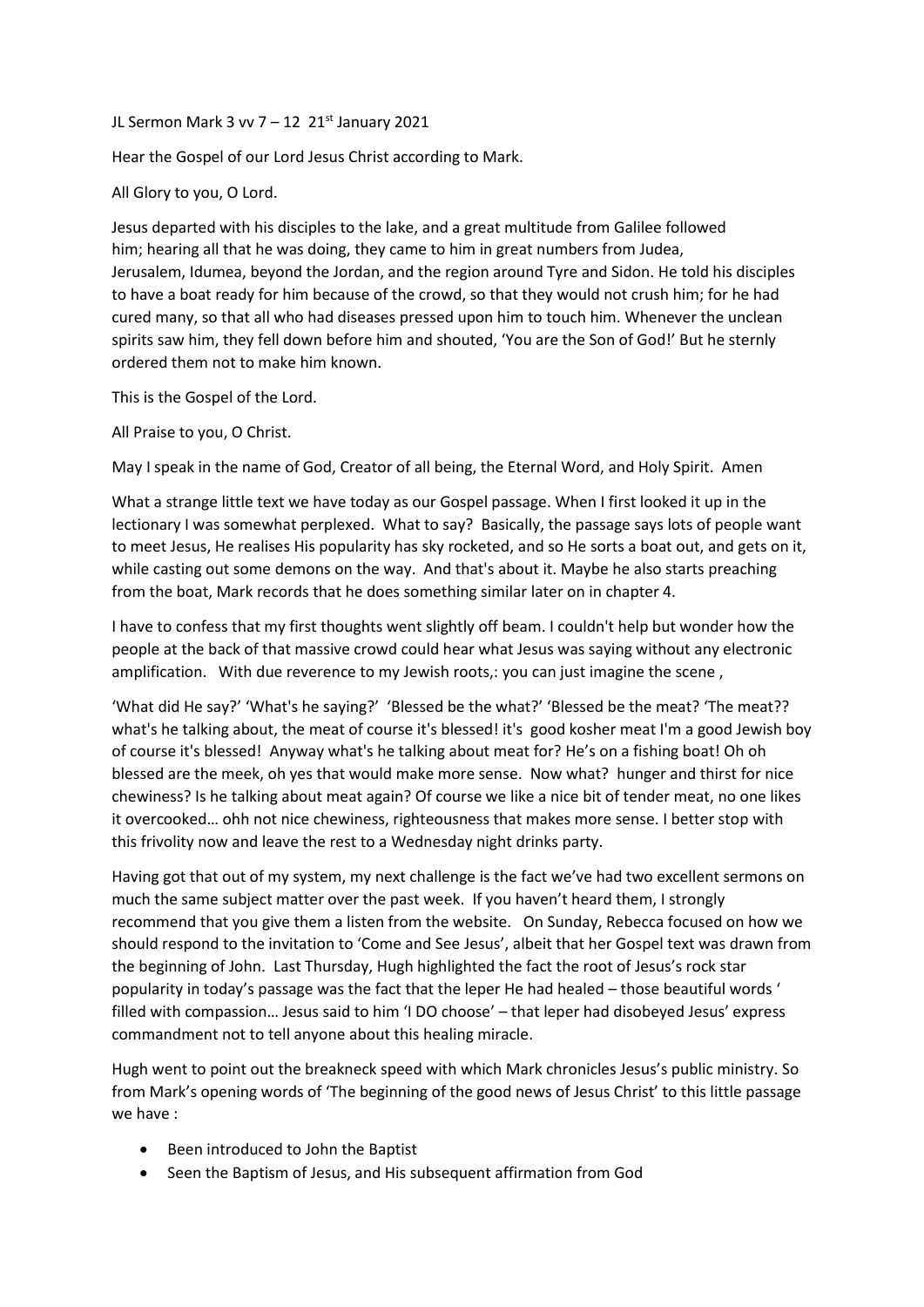- Heard about Jesus's temptation in the wilderness
- The calling of the first disciples
- Jesus's astonishing teaching in His Synagogue, with authority even over demons
- The healing of Peter's mother-in-law, the follow on of which has enraged those seeking gender equality ever since; 'the fever left her and immediately she began to serve them'!
- Jesus trying to find a quiet place to pray but being chased down by his disciples, leading to the start of his itinerant ministry
- The aforementioned cleansing of the man with leprosy
- The healing of man lowered down through the roof, preceded by Jesus implying that He has authority to forgive sins
- The calling of Levi and the criticism levelled at Jesus for eating with Tax collectors and prostitutes
- Some revolutionary teaching about who the Gospel is for, the value of rituals in the law and the nature of the Sabbath
- As well as the start of the plot by the Pharisees to rid themselves of Jesus

Phew!! It's no wonder then that we get to this little interlude, we, like Jesus, and also the author Mark feel the need to draw breath!

So, what to say? Well having faffed about with excuses that this is too obscure a little passage to preach on (especially for a novice like me), it seems to me that there are three areas that we could focus on :

- The understanding that Jesus has of His need to protect His physical, mental and spiritual well being in order to progress His ministry
- The fact that the unclean spirits (rather than the Pharisees and teachers of the law) proclaim who Jesus really is
- The overwhelming response of the people to 'Come and See'

It's this last point that I'd like us to reflect upon, building on what both Hugh and Rebecca have already spoken about. The fact that so many from all over were flocking to meet Jesus should be no surprise; It wasn't just that He was performing amazing miracles of healing. I feel sure that the crowds were also excited by the fact that He was engaging with the whole spectrum of society, He didn't shun those that would be deemed outcasts, He wasn't distant but present in the midst of the people, that His teaching was fresh and thought provoking and that He saw the law as an enabler to wholeness and true freedom, and not a crushing burden. I'm sure that the crowds also loved the fact that He was happy to challenge hypocrisy and hard heartedness in the religious establishment.

Last night, I attended one of the launch events for the Diocese's 'Come and See' initiative. As part of this, we, as a Benefice are being encouraged to engage with and prayerfully support a series of events in the run up and through Lent designed for those who are seeking faith, as well as those who want to deepen their faith in the Good News of Jesus Christ. We'll hear more of this in the coming days and weeks, but for now its set me thinking, if someone were to answer the call to 'Come and See' by attending one of our services – so relatively easy and unthreatening in these days of Zoom services, what would they find? How much of the Jesus that attracted all those crowds to the shores of Lake Galilee would they see in what we offer?

Having posed this question, it would be so easy for us to tie ourselves up in knots of introspection, succumbing to a typical British trait of self flagellation – this isn't good enough, or that isn't